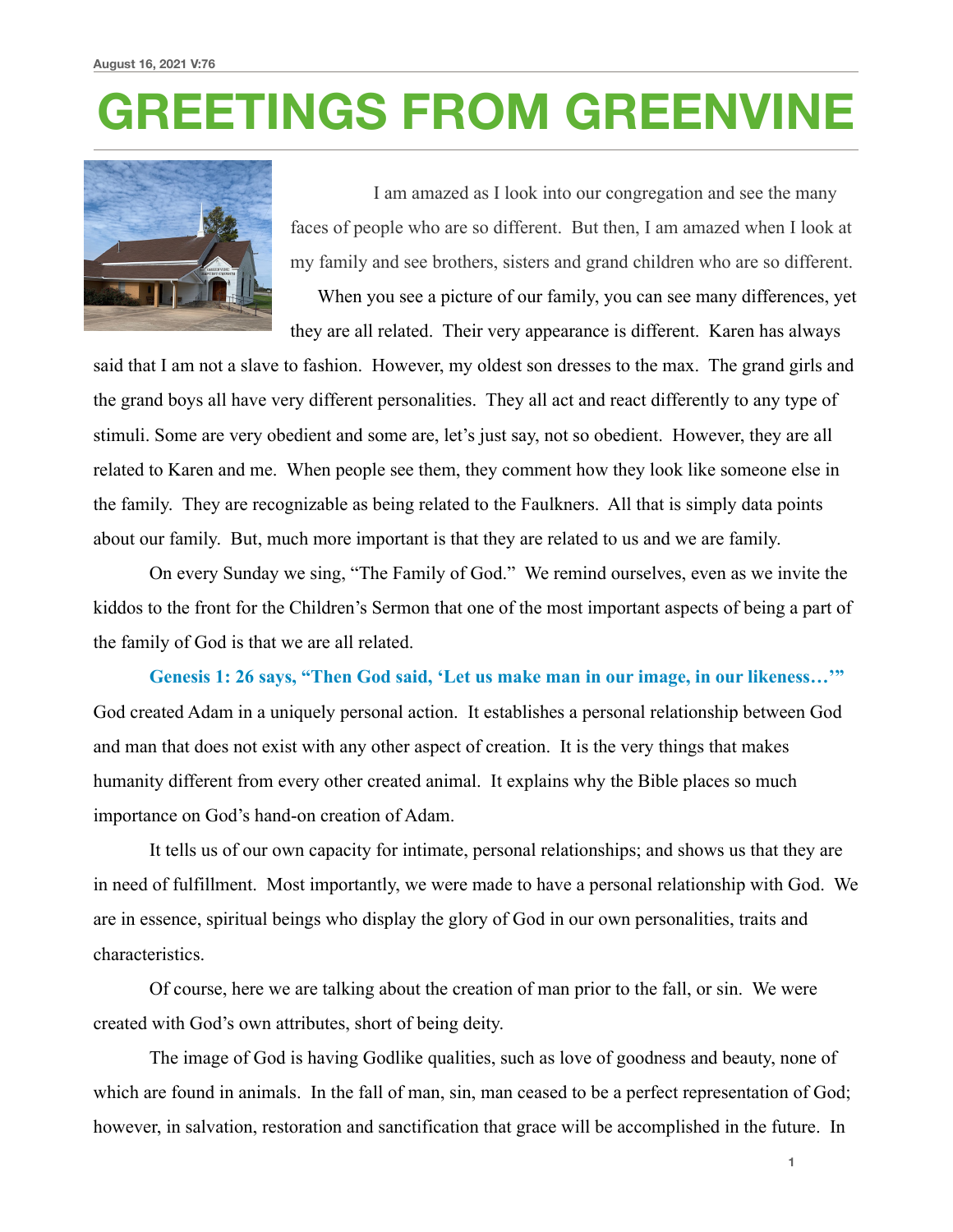**August 16, 2021 V:76**

our glorified state, we are not only resemble Christ but also be His representative here on earth. Wow, with all our differences, characteristics, color of skin, mental facilities, gifts and talents, we belong to the body of Christ together.

**1 Corinthians 12: 12 - 20 says, "Just a a body, though one, has many parts, but all it's many parts form one body, so it is with Christ. For we were all baptized by one Spirit so as to form one body — whether Jews or Gentiles, slave or free — and we were all given one Spirit to drink. Even so the body is not made up of one part but of many. Now if the foot should say, 'Because I am not a hand, I do not belong to the body.' It would not for that reason stop being part of the body. And if the ear should say, 'Because I am not an eye, I do not belong to the body,' it would not for that reason stop being part of the body. If the whole body were an eye, where would the sense of smell be? But in fact God has placed the parts in the body, every one of them, just a as He wanted them to be. If they were all one part, where would the body be? As it is, there are many parts, but one body.** 

 **The passage continues, verse 27, "Now you are the body of Christ, and each one of you is a part of it."** 

 Imagine through the last 2000 years, there have been many parts of the body of Christ that have already gone to glory, yet there are so many parts to that body still on the earth. We don't even know for sure who is in the body of Christ. If we have trusted the Lord as our Savior, we can be assured that we are a part of the body.

 Even though we look different, act different, think different, all who have trusted Christ as their Savior are in fact a part of Christ's body.

 Even people from different denominations. Even people that we might not even like. Some who have offended us and we are still at odds with. Some who we can't forgive and some who won't forgive us. We are human, and in our humanity we have a tendency to sin. Not only sin, but to keep on sinning.

 1 John has lots to say about that. I will only touch on a couple of things there, but if you sit and read 1 John in its entirety, it will only take you about 10 minutes. Wait….

 I just stopped typing and read 1 John. I timed it on my watch. Are you ready? Ten minutes and 14 seconds. I'm not a fast reader. Do you have ten minutes out of your busy day to read about what God has for you? It talks about who is in the body and how we should treat them. It is very convicting. It should be a "wow" moment in your Christianity. Please take the time this week to read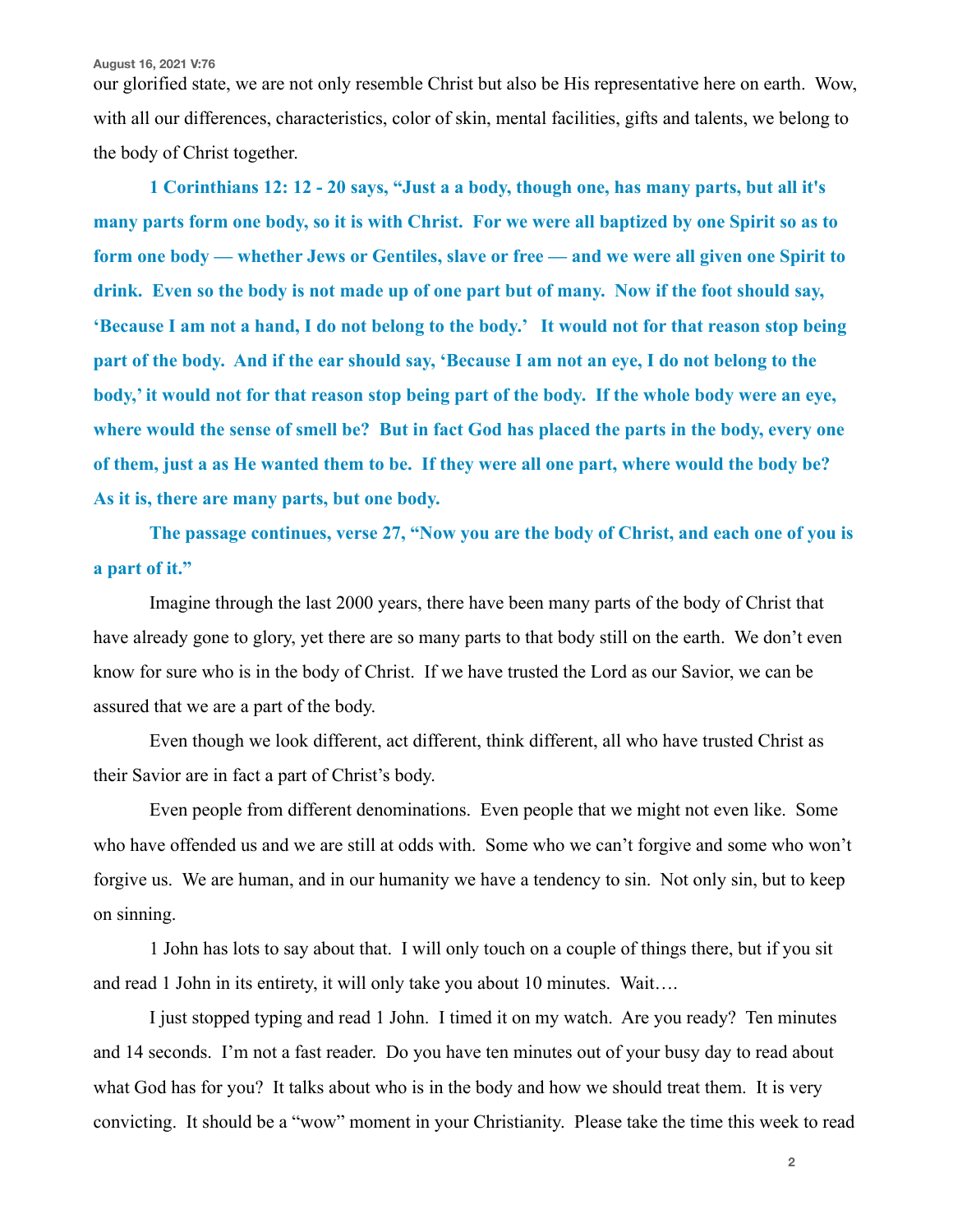1 John. By the way, 2 John and 3 John are a continuance of the thoughts in 1 John. And, they are very much shorter than 1 John……in fact, the two together do not make up half of 1 John….just a thought.

 We are made in the image of God. As followers of Jesus, we are possessing even more of His characteristics in our own lives. 1 John talks about loving one another. That would be all believers. John says that if you do not love your brothers and sisters, you might not be in the body of Christ. Those are very strong words.

 "Love one another, for love comes from God. Everyone who loves has been born of God and knows God. Whoever does not love does not know God, because God is love.

 Read 1 Corinthians chapter 13. We sometimes call that the love chapter. See if you can apply those characteristics to people you know….even ones who have wronged you. God loves them just as he loves you.

 Many requests on our lists. "Pray without ceasing." Thank you for your prayers for me this last week. God is Jehovah Rapha, the I am who heals. Bless His holy name August is almost over. September and another school years begins. Let's pray together for our schools in the area, the teachers, the administrators and others employees who take care of those precious ones. Blessings…..Jack & Karen

## **Announcements**

- Wednesday Night Bible Study -Wednesday nights @ 6pm
- Women's Ministry White Cross Workday Saturday August 21 @ 9am
- Men's Prayer Breakfast Wednesday August 25, @ 7am